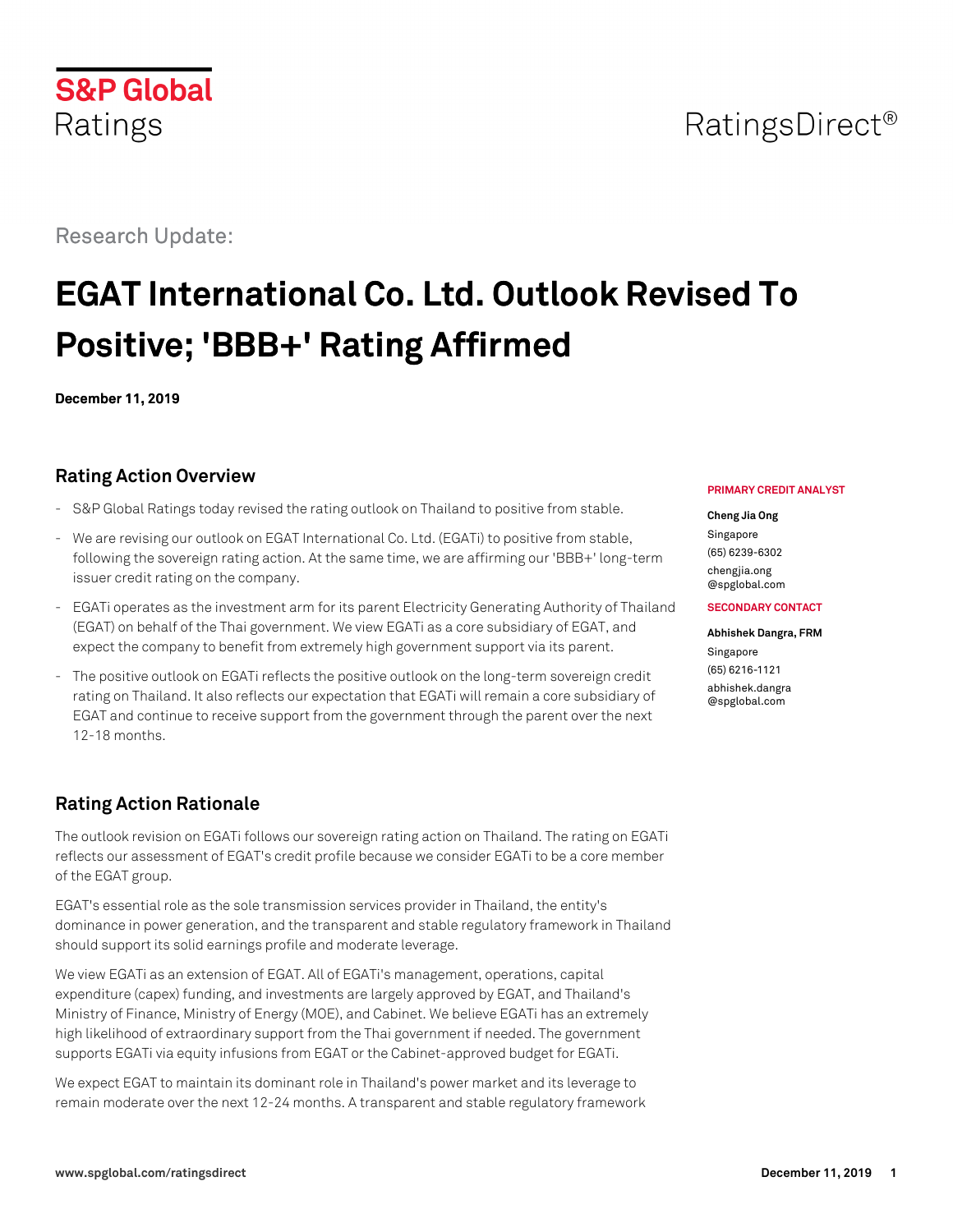#### **Research Update: EGAT International Co. Ltd. Outlook Revised To Positive; 'BBB+' Rating Affirmed**

supports EGAT's solid earnings profile. We also believe that EGAT will have an extremely high likelihood of extraordinary support from the government in case of need. However, EGAT is smaller than most of its rated peers in the region and does not enjoy diversification benefits. Its transmission and generation assets are only based in Thailand and generation is overdependent on gas.

In our view, the Thai government has satisfactory oversight of EGAT, and would provide timely support to the entity to deliver on its public service obligation of providing stable electricity supply. EGAT is a wholly owned government entity with active government involvement via the MOE in terms of supervision, strategy, operations, funding, and financial management. Under the Electricity Generating Authority of Thailand Act, the government is obligated to cover any deficiencies in EGAT's cash flows, including debt repayments and interest expenses. The government's obligation to prevent a financial crisis reinforces our expectation of continued majority ownership by the government.

Thailand's transparent and stable regulatory framework should continue to support EGAT's ability to generate predictable revenue and earn reasonable returns on investments. The Energy Regulatory Commission (ERC) regulates electricity tariffs. Significant changes to the regulatory framework are unlikely, given ERC's established tariff-setting philosophy. We expect the regulator to remain generally supportive of utilities in Thailand, which supports low volatility in cash flows from these utilities.

We see high cash flow visibility for EGAT over the next few years because the entity's revenue is underpinned by regulated earnings. In addition, EGAT's financial profile will likely remain stable over the next few years supported by a strong balance sheet.

## **Outlook**

The positive outlook on EGATi reflects the positive outlook on the long-term sovereign credit rating on Thailand. It also reflects our expectation that EGATi will remain a core member of the EGAT group and continue to receive support from the Thai government through EGAT over the next 12-18 months.

The outlook also reflects our expectation that EGAT will continue to benefit from ongoing and extraordinary government support.

#### **Upside scenario**

We will raise the rating on EGATi if the foreign currency long-term sovereign credit rating on Thailand is raised to 'A-'.

We could also raise the rating on EGATi if we upgrade EGAT, and EGATi remains a core subsidiary of the group and continues to receive support from the government through EGAT. This will also require a raising of the foreign currency sovereign credit rating on Thailand. Our assessment of EGAT's stand-alone credit profile (SACP) could improve if the entity's cash flows strengthen such that the ratio of funds from operations (FFO) to debt is above 35% on an ongoing basis.

#### **Downside scenario**

We may revise the outlook on EGATi to stable if we revise the outlook on the long-term sovereign credit rating on Thailand.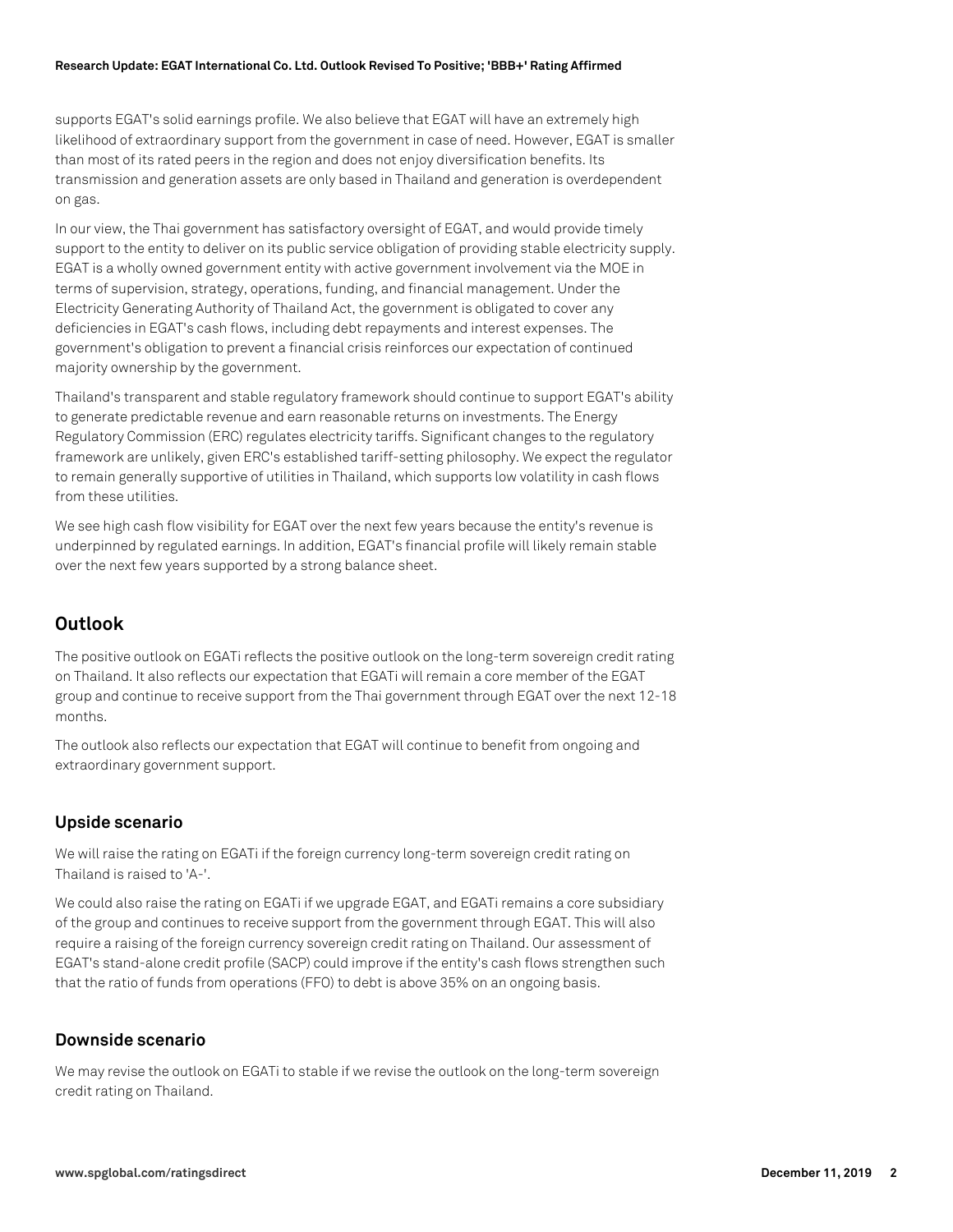#### **Research Update: EGAT International Co. Ltd. Outlook Revised To Positive; 'BBB+' Rating Affirmed**

We could lower the rating on EGATi if we see signs of a loosening of the company's ties with its parent, or if our assessment of government support for EGATi is lower, both of which we view as unlikely in the next 12-24 months.

We could lower the rating on EGAT if its SACP falls by more than four notches.

We may lower our assessment of EGAT's SACP by one notch if: (1) the entity departs significantly from its role as the sole transmission network provider and dominant electricity generator under the "enhanced sole buyer" model, which could weaken our assessment of EGAT's business operations and quality of earnings; or (2) Thailand's regulatory framework has any significant adverse change; or (3) EGAT's cash flow adequacy deteriorates substantially, with the ratio of FFO to debt falling below 23%.

### **Company Description**

EGATi is the sole energy and power investment platform for international expansion under EGAT. EGAT is wholly owned by the Thai government and is the sole electricity transmission service provider and the largest electricity generator in the country.

#### **Our Base-Case Scenario**

- Thailand's GDP to grow 2.8% in fiscal 2020 (year ending Dec. 31), with power consumption potentially lagging, given the high level of electrification and high reserve margins.
- EGAT's revenue growth to be 6.0%-8.5% over fiscals 2019-2020. Given overcapacity, we expect EGAT's revenue growth to slightly lag the country's demand forecast in the Power Development Plan (PDP).
- Gross margins to remain stable in the mid-20% range.
- Capex to be generally based on the PDP's power generation target of about Thai baht (THB) 43 billion in fiscal 2019 and moderating to THB30 billion-THB36 billion over fiscals 2020-2021.
- Average cost of funding to be about 4%.
- Dividend payout to be THB20 billion-THB24 billion annually in fiscals 2019-2020.

Based on these assumptions, we arrive at the following credit measures over the next two years:

- EBITDA margin of about 23%.
- Ratio of FFO to debt of about 28% in fiscal 2019, increasing to 31% in fiscal 2020.
- Debt-to-EBITDA ratio of 2.2x-2.4x over the period.

# **Liquidity**

In our view, EGATi's liquidity and funding are dependent on EGAT. We assess EGAT's liquidity as strong and forecast that the entity's sources of funds will cover its needs by more than 1.5x until end-September 2020. We believe net sources would be sufficient to cover uses even if EGAT's EBITDA declined by 30%. In addition, EGAT benefits from generally prudent risk management, well-established relationships with banks, and a generally high standing in credit markets through bond issuances.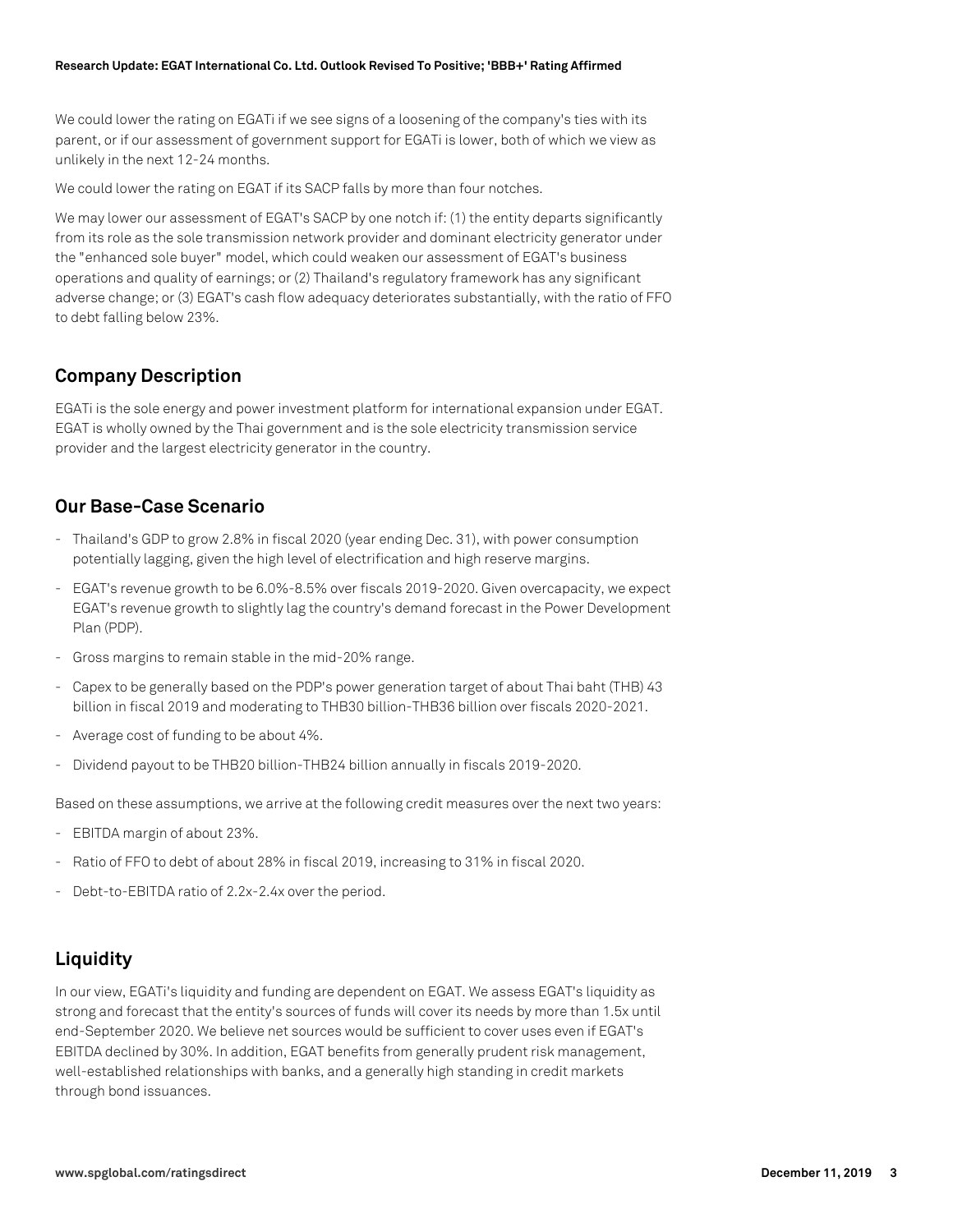Principal liquidity sources include:

- Cash and cash equivalents of about THB75 billion as of Sept. 30, 2019.
- Operating cash flows of about THB90 billion until end-September 2020.

Principal liquidity uses include:

- Debt repayment of about THB30 billion until Sept. 30, 2020.
- Capex of THB35 billion annually over the next two years. This is in line with the PDP's power generation target.
- Dividends of THB20 billion-THB23 billion annually over the same period.

#### **Related Criteria**

- General Criteria: Group Rating Methodology, July 1, 2019
- Criteria | Corporates | General: Corporate Methodology: Ratios And Adjustments, April 1, 2019
- General Criteria: Rating Government-Related Entities: Methodology And Assumptions, March 25, 2015
- Criteria | Corporates | General: Methodology And Assumptions: Liquidity Descriptors For Global Corporate Issuers, Dec. 16, 2014
- General Criteria: Methodology: Industry Risk, Nov. 19, 2013
- General Criteria: Country Risk Assessment Methodology And Assumptions, Nov. 19, 2013
- Criteria | Corporates | Utilities: Key Credit Factors For The Regulated Utilities Industry, Nov. 19, 2013
- Criteria | Corporates | General: Corporate Methodology, Nov. 19, 2013
- General Criteria: Methodology: Management And Governance Credit Factors For Corporate Entities, Nov. 13, 2012
- General Criteria: Stand-Alone Credit Profiles: One Component Of A Rating, Oct. 1, 2010
- General Criteria: Use Of CreditWatch And Outlooks, Sept. 14, 2009

### **Ratings List**

#### **Ratings Affirmed; Outlook Action**

|                                   | Т٥                              | From |
|-----------------------------------|---------------------------------|------|
| <b>EGAT International Co Ltd.</b> |                                 |      |
| <b>Issuer Credit Rating</b>       | BBB+/Positive/-- BBB+/Stable/-- |      |

Certain terms used in this report, particularly certain adjectives used to express our view on rating relevant factors, have specific meanings ascribed to them in our criteria, and should therefore be read in conjunction with such criteria. Please see Ratings Criteria at www.standardandpoors.com for further information. Complete ratings information is available to subscribers of RatingsDirect at www.capitaliq.com. All ratings affected by this rating action can be found on S&P Global Ratings' public website at www.standardandpoors.com. Use the Ratings search box located in the left column.